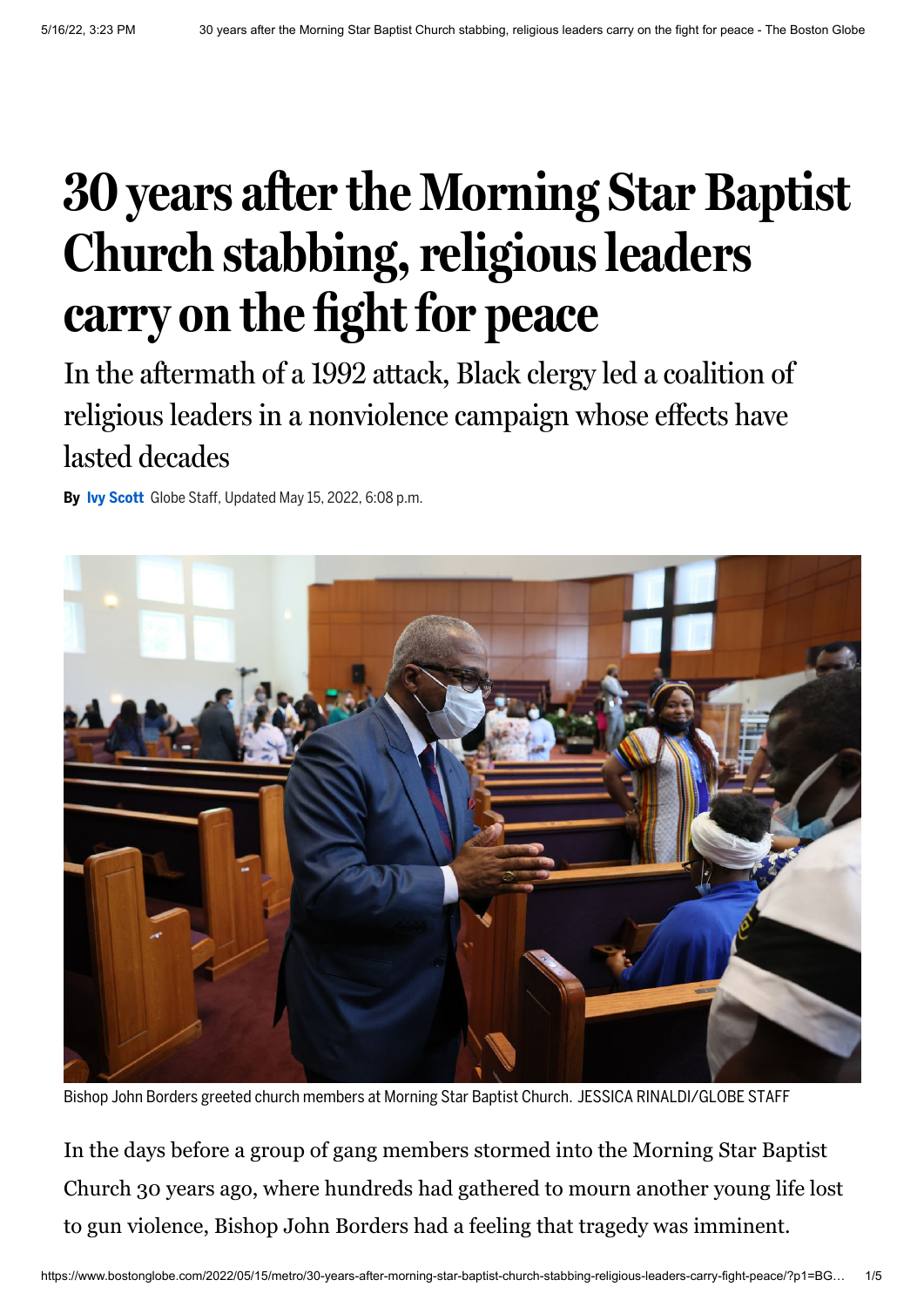The previous two years, Borders had presided over funerals for more than 100 murder victims, a litany of grief that seemed without end. But the death of 20-year-old Robert

Odom, the unintended victim of a drive-by shooting that week, pushed tensions in the neighborhood to a boiling point. On the morning of the funeral, Borders prayed.

"Lord, something's going on," he said in an interview last week. "I don't know what's happening, but it's something bad and I ask you to cover me."

Hours later, Borders stood before the mourners who filled his Mattapan church in somber anticipation of Odom's eulogy. Instead, Borders's worst fears were realized as violence broke out in the sanctuary, a burst of mayhem whose aftershocks would fundamentally change the city's approach to combating violence in ways still felt today.

A group of young men allegedly chased a rival gang member named Jerome Brunson inside the church and toward the pulpit, descending upon him with knives and metal chairs. In a panic, mourners stampeded to the exits, breaking doors and leaping through windows to escape.

Several were injured and Brunson, 21, was stabbed eight times. He survived, but the attack left a lingering sense across the city that a line had been crossed, a sacred promise broken.

Borders did not preach Sunday but sat quietly in the back of the church, in silent remembrance of the attack.

"That day is one that I can recall clearly, but is sometimes extremely painful to talk about," he said. "Years later, those events still feel fresh in my mind."

In the face of crisis, the church's natural response is to pray, Borders said. But the incident at the Morning Star Baptist Church helped galvanize Boston's Black neighborhoods, spurring communities of faith to match prayer with action.

The May 14, 1992, incident was a "kairos moment that catalyzed and built on the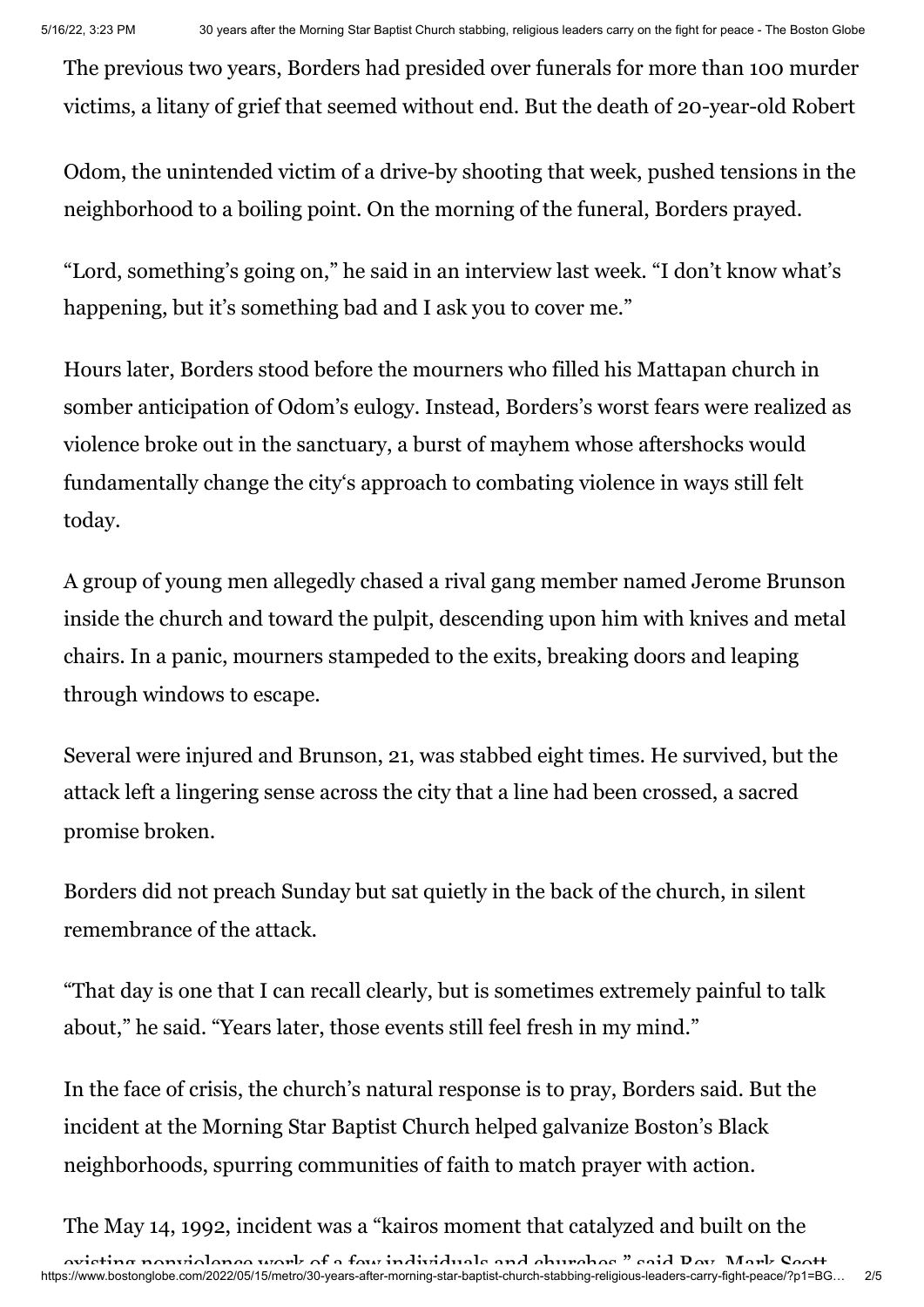5/16/22, 3:23 PM 30 years after the Morning Star Baptist Church stabbing, religious leaders carry on the fight for peace - The Boston Globe existing nonviolence work of a few individuals and churches, said Rev. Mark Scott,

director of violence prevention at the Boston Public Health Commission, among many Black clergy who vividly remembers the sense of shared purpose forged by the attack.

A few days after the funeral, Borders held a clergy-only meeting to mount a faithbased response to gang violence and found himself surrounded by a coalition of religious leaders 300 strong.

"It was an unprecedented event, because it touched everyone," said Rev. Jeffrey Brown, pastor at the Twelfth Baptist Church in Roxbury, who added that to this day the meeting was the largest and most diverse community gathering of religious leaders he has ever seen. "Everybody felt that if it could happen to John [Borders], it could happen to us," he said.

From that first meeting emerged an aggressive series of faith-based initiatives to combat gang violence in low-income, minority neighborhoods. The most famous became known as the Ten Point Plan.

The plan was co-authored by Rev. Eugene Rivers and a young drug dealer named Selvin Brown, with the help of members of Rivers's Azusa Christian Community. A veteran outreach worker, Rivers was one of several Black Christian leaders who had moved his family into one of Boston's most dangerous neighborhoods in hopes of reaching those most in need. The Ten Point Plan that Rivers helped draft was championed by Brown and other clergy, including pastors Ray Hammond and Bruce Wall, and would lead to the formation of the TenPoint Coalition, a driving force behind the city's fight against drug and gang violence.

"We really saw ourselves as called by God to serve the Black poor by building these relationships with kids and young men," said Dr. Jacqueline Rivers, wife to Eugene Rivers, who explained the pivotal role that Black mothers played in early-intervention efforts to curtail gang involvement.

"I remember having kids come to our home on Friday nights. We would rent movies and get popcorn and have some tough little kids all splayed out on the floor in our living room [as a way to] pull them off the streets and out of the violence," Rivers said.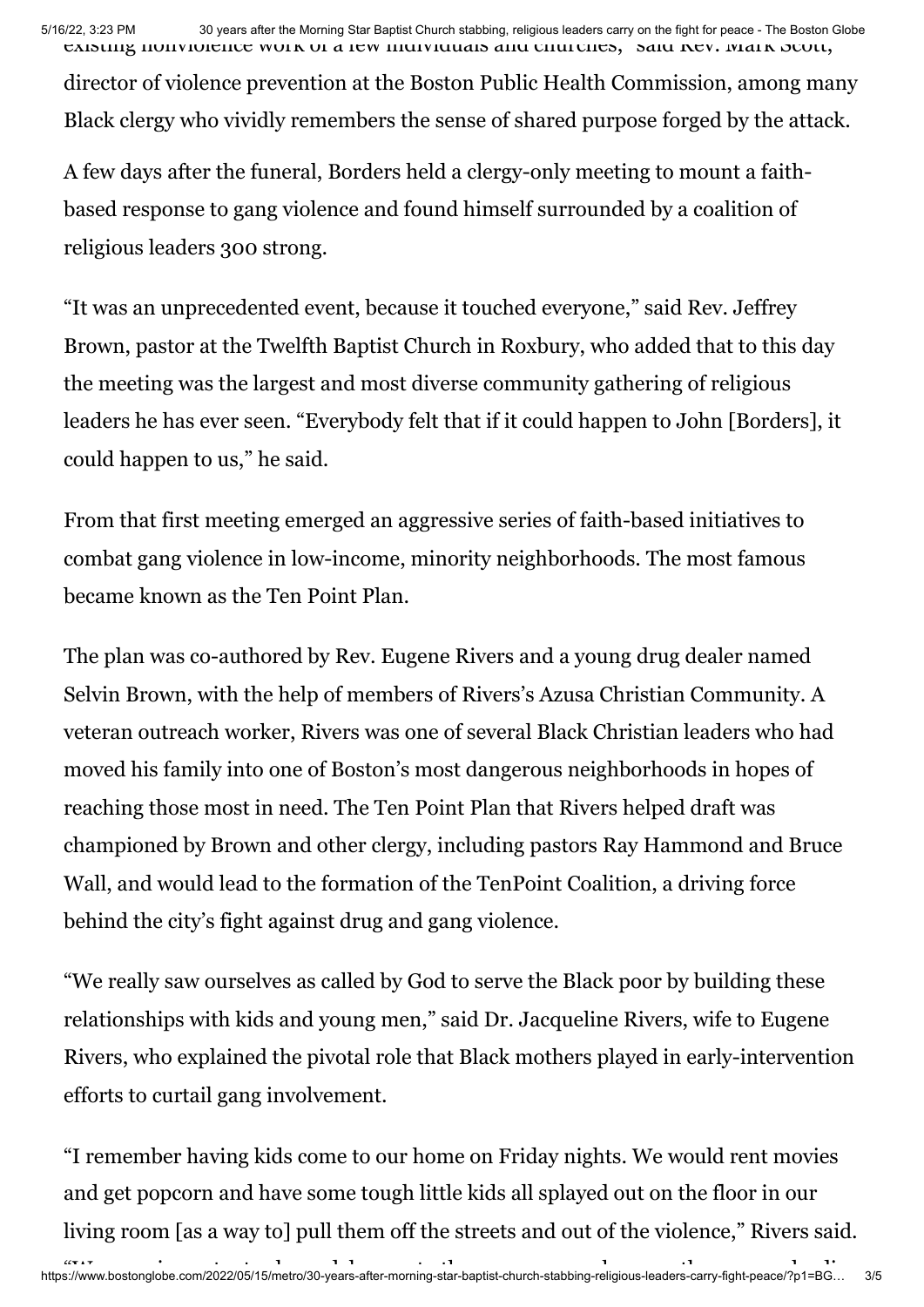5/16/22, 3:23 PM 30 years after the Morning Star Baptist Church stabbing, religious leaders carry on the fight for peace - The Boston Globe "We were important role models even to these young men because they saw us leading

lives that were dedicated to helping people, and not to drinking and drugging and partying."

Reba Danastorg, another leader in the city's anti-violence movement, called women the "hidden force" behind the campaign, "reaching out both to victims who are hurting and to those in so much pain that they inflict pain on others."

While the women organized summer programs and collected Christmas presents for the children of families touched by street violence, their husbands and fathers walked the streets after dark, often until 2 in the morning, risking their lives to meet gang leaders and drug dealers on their own terms.

"You began to see restoration in relationships that everyone believed would be forever broken or fractured: Christians and Jews, Blacks and the police, law-abiding citizens and drug-dealing gangsters," said Scott, who walked weekly with Rivers. "A high price was paid to rebuild those relationships, but it worked."

The efforts of religious leaders, city officials, police, and community organizations during the 1990s contributed to what became known as the "Boston Miracle," a remarkable decline in homicides that culminated in a 29-month stretch, ending in 1998, where Boston recorded no juvenile homicides.

Thirty years later, vestiges of that first meeting at Morning Star are still visible across the city. Rivers still hosts a community meeting every Wednesday morning to brainstorm solutions to reduce violent crime in low-income neighborhoods. Brown and Borders continue to advocate for increased social services and business opportunities for minority populations. And community initiatives launched in the early 1990s, including outreach workers and summer programs aimed at violence prevention, have been institutionalized through city programs that are able to reach a broader group of children and offer more comprehensive support.

Moving forward, Scott said he believes the primary task before Black Christian leaders is investing in people who are incarcerated or returning from prison to break generational cycles of violence.